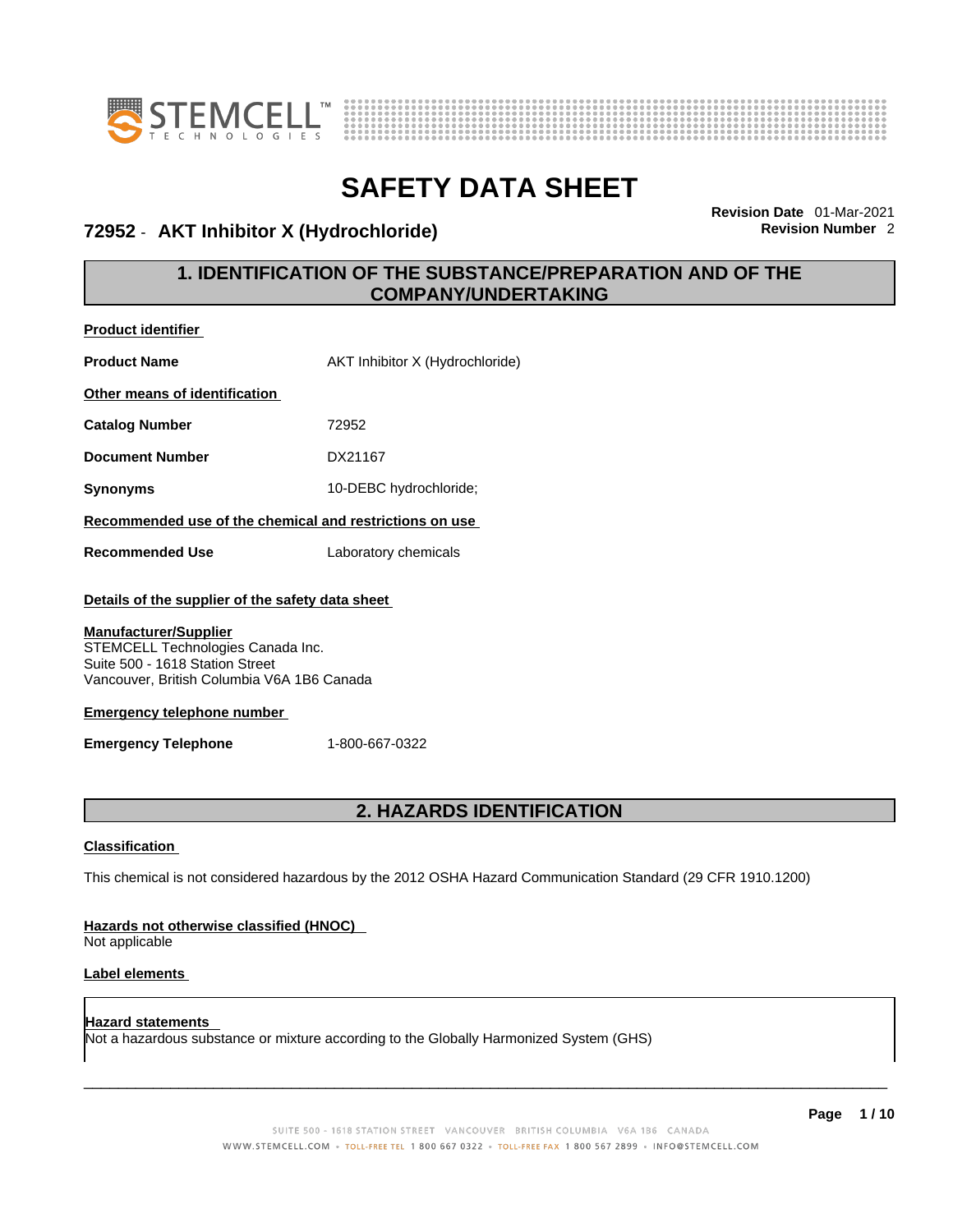



## \_\_\_\_\_\_\_\_\_\_\_\_\_\_\_\_\_\_\_\_\_\_\_\_\_\_\_\_\_\_\_\_\_\_\_\_\_\_\_\_\_\_\_\_\_\_\_\_\_\_\_\_\_\_\_\_\_\_\_\_\_\_\_\_\_\_\_\_\_\_\_\_\_\_\_\_\_\_\_\_\_\_\_\_\_\_\_\_\_\_\_\_\_ **Revision Date** 01-Mar-2021 **72952** - **AKT Inhibitor X (Hydrochloride) Revision Number** 2

The product contains no substances which at their given concentration, are considered to be hazardous to health.

**Appearance** Crystalline **Physical state** Solid **Odor** No information available

**Other Information**  Not applicable

#### **Unknown acute toxicity** 100 % of the mixture consists of ingredient(s) of unknown toxicity

100 % of the mixture consists of ingredient(s) of unknown acute oral toxicity

100 % of the mixture consists of ingredient(s) of unknown acute dermal toxicity

100 % of the mixture consists of ingredient(s) of unknown acute inhalation toxicity (gas)

100 % of the mixture consists of ingredient(s) of unknown acute inhalation toxicity (vapor)

100 % of the mixture consists of ingredient(s) of unknown acute inhalation toxicity (dust/mist)

### **3. COMPOSITION/INFORMATION ON INGREDIENTS**

#### **Substance**

Not a hazardous substance or mixture according to the Globally Harmonized System (GHS) **Synonyms** 10-DEBC hydrochloride;.

| Chemical name                                           | CAS No.     | Weight-% |
|---------------------------------------------------------|-------------|----------|
| -diethyl-10H-phenoxazine-10-butanamil<br>2-chloro-N.N-c | 925681-41-0 | 100      |
| monohydrochloride<br>ne.1                               |             |          |

\*The exact percentage (concentration) of composition has been withheld as a trade secret.

### **4. FIRST AID MEASURES**

#### **Description of first aid measures**

| <b>Inhalation</b>   | Remove to fresh air.                                                                                                    |
|---------------------|-------------------------------------------------------------------------------------------------------------------------|
| Eye contact         | Rinse thoroughly with plenty of water for at least 15 minutes, lifting lower and upper eyelids.<br>Consult a physician. |
| <b>Skin contact</b> | Wash skin with soap and water.                                                                                          |
| Ingestion           | Clean mouth with water and drink afterwards plenty of water.                                                            |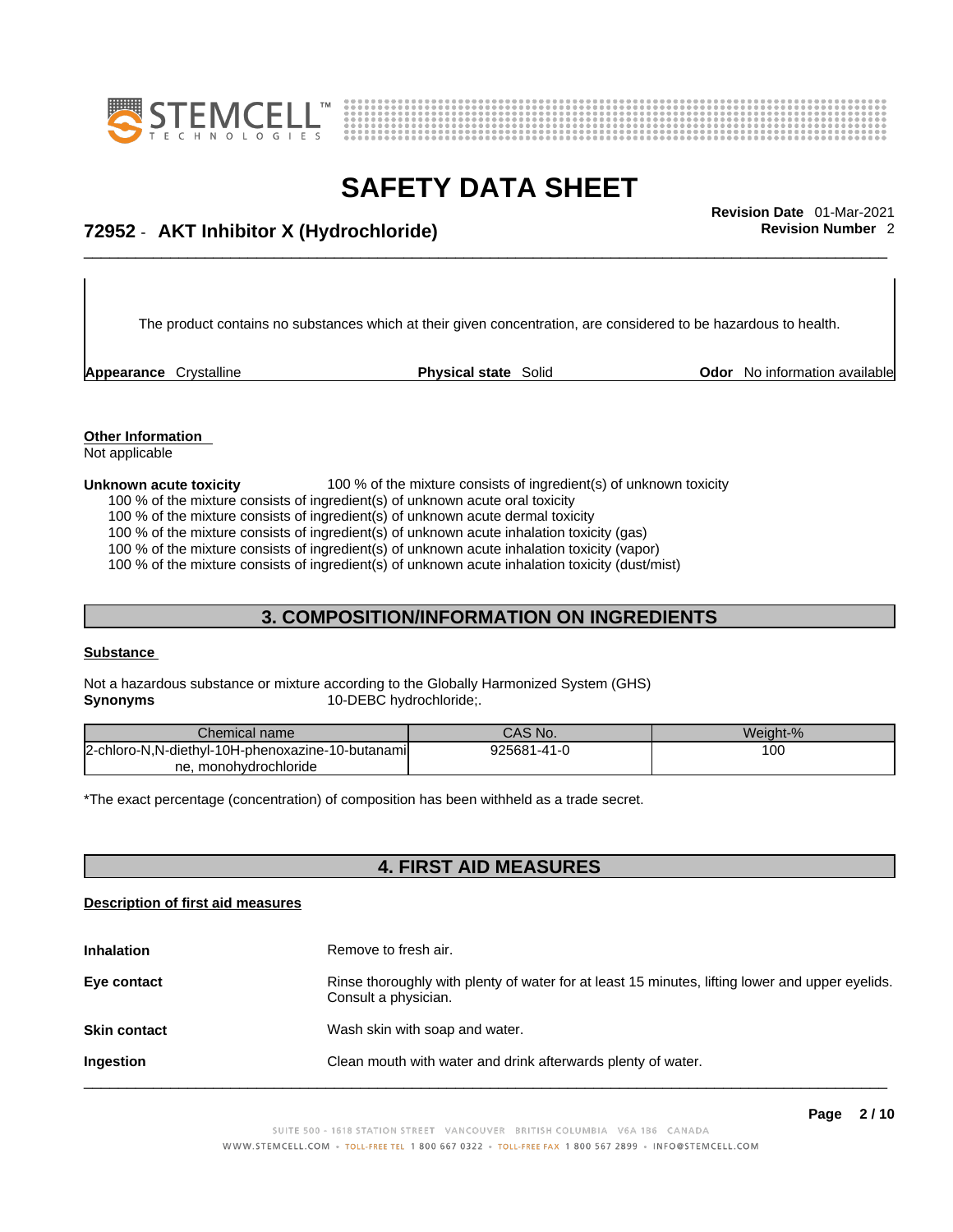



\_\_\_\_\_\_\_\_\_\_\_\_\_\_\_\_\_\_\_\_\_\_\_\_\_\_\_\_\_\_\_\_\_\_\_\_\_\_\_\_\_\_\_\_\_\_\_\_\_\_\_\_\_\_\_\_\_\_\_\_\_\_\_\_\_\_\_\_\_\_\_\_\_\_\_\_\_\_\_\_\_\_\_\_\_\_\_\_\_\_\_\_\_ **Revision Date** 01-Mar-2021 **72952** - **AKT Inhibitor X (Hydrochloride) Revision Number** 2

| Most important symptoms and effects, both acute and delayed |  |
|-------------------------------------------------------------|--|
|-------------------------------------------------------------|--|

**Symptoms** No information available.

**Indication of any immediate medical attention and special treatment needed**

**Note to physicians** Treat symptomatically.

#### **5. FIRE-FIGHTING MEASURES**

**Suitable Extinguishing Media** Use extinguishing measures that are appropriate to local circumstances and the surrounding environment. **Unsuitable extinguishing media** CAUTION: Use of water spray when fighting fire may be inefficient. **Specific hazards arising from the chemical** No information available. **Explosion data Sensitivity to Mechanical Impact** None. **Sensitivity to Static Discharge** None.

**Special protective equipment for fire-fighters**

Firefighters should wear self-contained breathing apparatus and full firefighting turnout gear. Use personal protection equipment.

#### **6. ACCIDENTAL RELEASE MEASURES**

**Personal precautions, protective equipment and emergency procedures**

**Personal precautions** Ensure adequate ventilation.

**Environmental precautions Environmental precautions** See Section 12 for additional Ecological Information. **Methods and material for containment and cleaning up Methods for containment** Prevent further leakage or spillage if safe to do so. **Methods for cleaning up** Pick up and transfer to properly labeled containers. **Prevention of secondary hazards** Clean contaminated objects and areas thoroughly observing environmental regulations.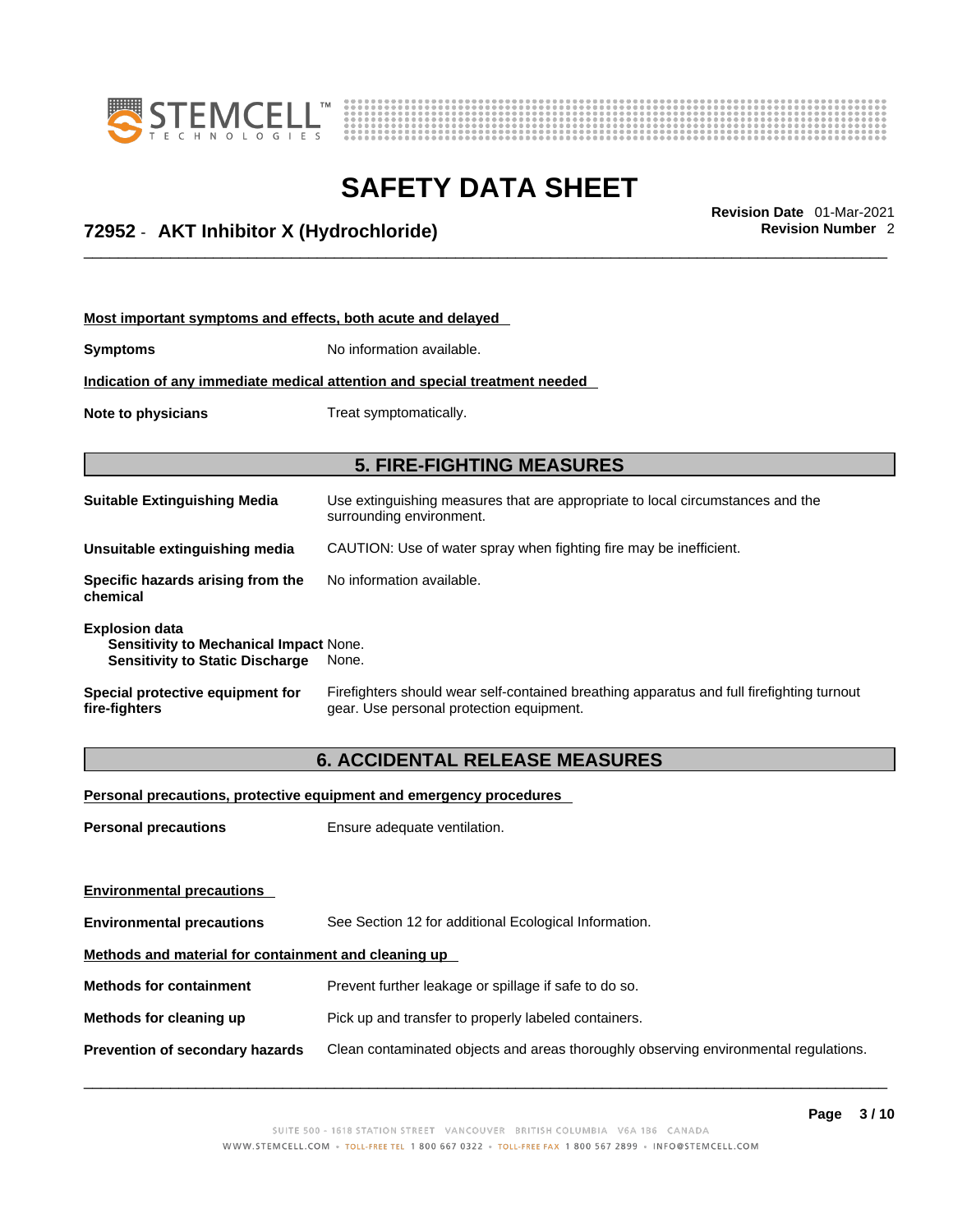



\_\_\_\_\_\_\_\_\_\_\_\_\_\_\_\_\_\_\_\_\_\_\_\_\_\_\_\_\_\_\_\_\_\_\_\_\_\_\_\_\_\_\_\_\_\_\_\_\_\_\_\_\_\_\_\_\_\_\_\_\_\_\_\_\_\_\_\_\_\_\_\_\_\_\_\_\_\_\_\_\_\_\_\_\_\_\_\_\_\_\_\_\_ **Revision Date** 01-Mar-2021 **72952** - **AKT Inhibitor X (Hydrochloride) Revision Number** 2

### **7. HANDLING AND STORAGE**

**Precautions for safe handling**

**Advice on safe handling** Handle in accordance with good industrial hygiene and safety practice.

#### **Conditions for safe storage, including any incompatibilities**

**Storage Conditions** Store in accordance with information listed on the Product Information Sheet (PIS).

### **8. EXPOSURE CONTROLS/PERSONAL PROTECTION**

#### **Control parameters**

**Exposure Limits** The following ingredients are the only ingredients of the product above the cut-off level (or level that contributes to the hazard classification of the mixture) which have an exposure limit applicable in the region for which this safety data sheet is intended or other recommended limit. At this time, the other relevant constituents have no known exposure limits from the sources listed here.

#### **Appropriate engineering controls**

| <b>Engineering controls</b> | Showers              |  |
|-----------------------------|----------------------|--|
|                             | Eyewash stations     |  |
|                             | Ventilation systems. |  |

| Individual protection measures, such as personal protective equipment |                                                                                                                                                                             |  |  |
|-----------------------------------------------------------------------|-----------------------------------------------------------------------------------------------------------------------------------------------------------------------------|--|--|
| <b>Eye/face protection</b>                                            | No special protective equipment required.                                                                                                                                   |  |  |
|                                                                       |                                                                                                                                                                             |  |  |
| Skin and body protection                                              | No special protective equipment required.                                                                                                                                   |  |  |
| <b>Respiratory protection</b>                                         | No protective equipment is needed under normal use conditions. If exposure limits are<br>exceeded or irritation is experienced, ventilation and evacuation may be required. |  |  |
| General hygiene considerations                                        | Handle in accordance with good industrial hygiene and safety practice.                                                                                                      |  |  |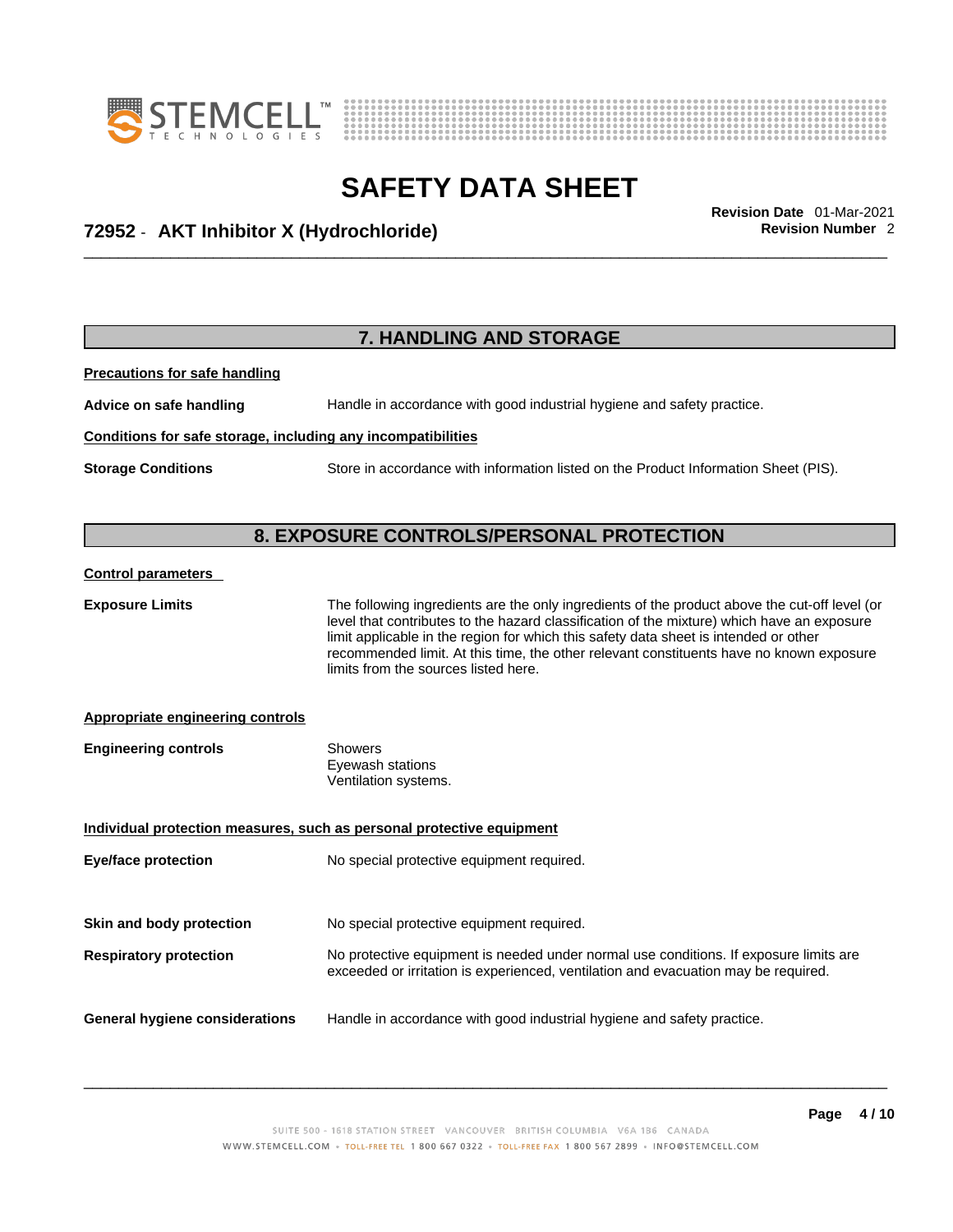



## \_\_\_\_\_\_\_\_\_\_\_\_\_\_\_\_\_\_\_\_\_\_\_\_\_\_\_\_\_\_\_\_\_\_\_\_\_\_\_\_\_\_\_\_\_\_\_\_\_\_\_\_\_\_\_\_\_\_\_\_\_\_\_\_\_\_\_\_\_\_\_\_\_\_\_\_\_\_\_\_\_\_\_\_\_\_\_\_\_\_\_\_\_ **Revision Date** 01-Mar-2021 **72952** - **AKT Inhibitor X (Hydrochloride) Revision Number** 2

## **9. PHYSICAL AND CHEMICAL PROPERTIES**

| Information on basic physical and chemical properties |                          |                  |  |  |
|-------------------------------------------------------|--------------------------|------------------|--|--|
| <b>Physical state</b>                                 | Solid                    |                  |  |  |
| Appearance                                            | Crystalline              |                  |  |  |
| Color                                                 | white                    |                  |  |  |
| Odor                                                  | No information available |                  |  |  |
| <b>Odor threshold</b>                                 | No information available |                  |  |  |
|                                                       |                          |                  |  |  |
| <b>Property</b>                                       | <b>Values</b>            | Remarks • Method |  |  |
| pH                                                    | No data available        | None known       |  |  |
| Melting point / freezing point                        | No data available        | None known       |  |  |
| Boiling point / boiling range                         | No data available        | None known       |  |  |
| <b>Flash point</b>                                    | No data available        | None known       |  |  |
| <b>Evaporation rate</b>                               | No data available        | None known       |  |  |
| Flammability (solid, gas)                             | No data available        | None known       |  |  |
| <b>Flammability Limit in Air</b>                      |                          | None known       |  |  |
| <b>Upper flammability limit:</b>                      | No data available        |                  |  |  |
| Lower flammability limit:                             | No data available        |                  |  |  |
| Vapor pressure                                        | No data available        | None known       |  |  |
| <b>Vapor density</b>                                  | No data available        | None known       |  |  |
| <b>Relative density</b>                               | No data available        | None known       |  |  |
| <b>Water solubility</b>                               | Soluble                  | None known       |  |  |
| Solubility in other solvents                          | No data available        | None known       |  |  |
| <b>Partition coefficient</b>                          | No data available        | None known       |  |  |
| <b>Autoignition temperature</b>                       | No data available        | None known       |  |  |
| <b>Decomposition temperature</b>                      | No data available        | None known       |  |  |
| <b>Kinematic viscosity</b>                            | No data available        | None known       |  |  |
| <b>Dynamic viscosity</b>                              | No data available        | None known       |  |  |
| <b>Explosive properties</b>                           | No information available |                  |  |  |
| <b>Oxidizing properties</b>                           | No information available |                  |  |  |
|                                                       |                          |                  |  |  |
| <b>Other Information</b>                              |                          |                  |  |  |
| <b>Softening point</b>                                | No information available |                  |  |  |
| <b>Molecular weight</b>                               | 381.3                    |                  |  |  |
| <b>Molecular formula</b>                              | $C20H25CIN2O \cdot HCl$  |                  |  |  |
| VOC Content (%)                                       | No information available |                  |  |  |
| <b>Liquid Density</b>                                 | No information available |                  |  |  |
| <b>Bulk density</b>                                   | No information available |                  |  |  |
|                                                       |                          |                  |  |  |
| <b>10. STABILITY AND REACTIVITY</b>                   |                          |                  |  |  |

**Reactivity No information available. Chemical stability** Stable under normal conditions. **Possibility of hazardous reactions** None under normal processing.

#### SUITE 500 - 1618 STATION STREET VANCOUVER BRITISH COLUMBIA V6A 1B6 CANADA WWW.STEMCELL.COM · TOLL-FREE TEL 1 800 667 0322 · TOLL-FREE FAX 1 800 567 2899 · INFO@STEMCELL.COM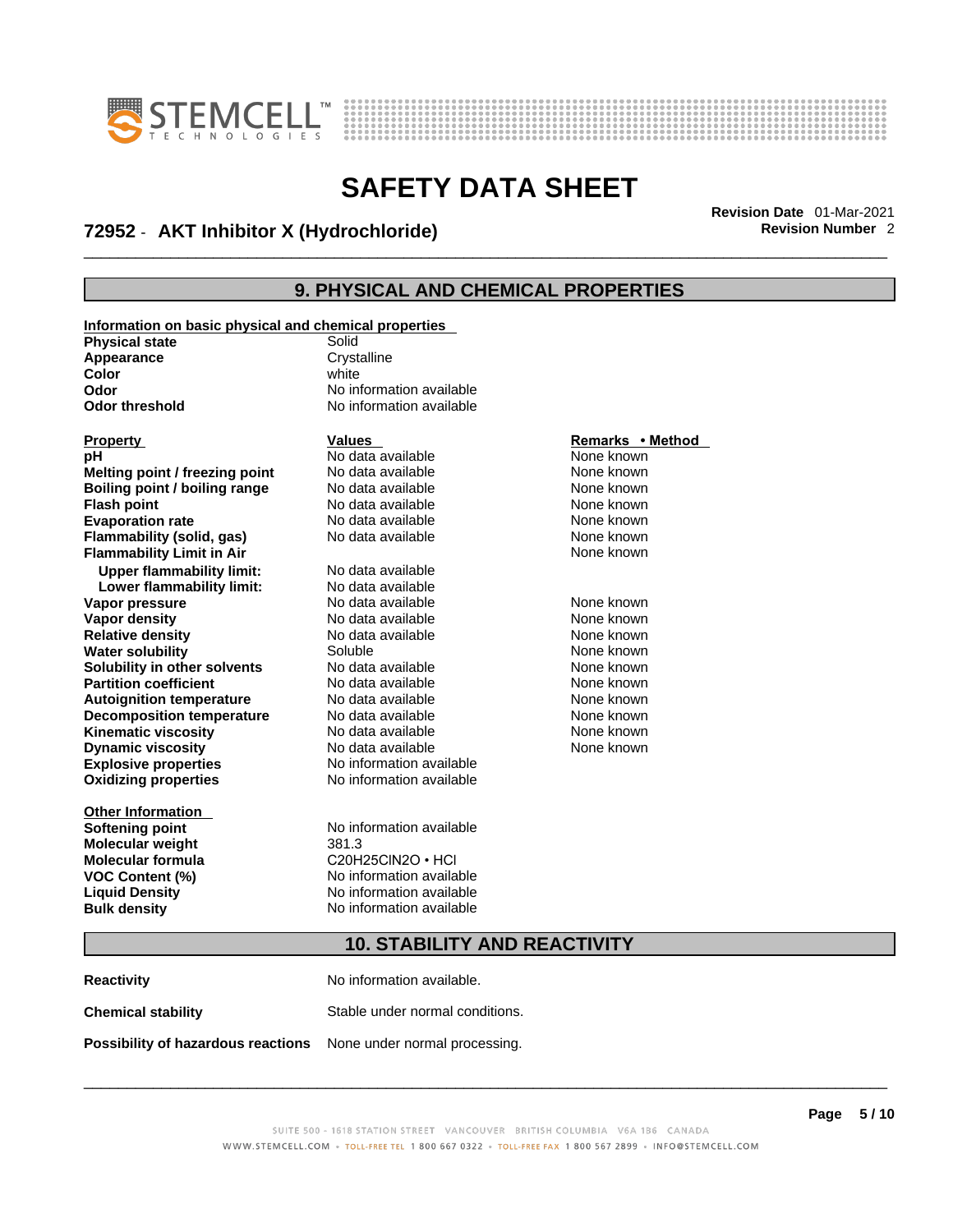



## \_\_\_\_\_\_\_\_\_\_\_\_\_\_\_\_\_\_\_\_\_\_\_\_\_\_\_\_\_\_\_\_\_\_\_\_\_\_\_\_\_\_\_\_\_\_\_\_\_\_\_\_\_\_\_\_\_\_\_\_\_\_\_\_\_\_\_\_\_\_\_\_\_\_\_\_\_\_\_\_\_\_\_\_\_\_\_\_\_\_\_\_\_ **Revision Date** 01-Mar-2021 **72952** - **AKT Inhibitor X (Hydrochloride) Revision Number** 2

- **Conditions to avoid** None known based on information supplied.
- **Incompatible materials** None known based on information supplied.

**Hazardous decomposition products** None known based on information supplied.

### **11. TOXICOLOGICAL INFORMATION**

#### **Information on likely routes of exposure**

#### **Product Information**

| <b>Inhalation</b>   | Specific test data for the substance or mixture is not available. |
|---------------------|-------------------------------------------------------------------|
| Eye contact         | Specific test data for the substance or mixture is not available. |
| <b>Skin contact</b> | Specific test data for the substance or mixture is not available. |
| Ingestion           | Specific test data for the substance or mixture is not available. |
|                     |                                                                   |

#### **<u>Symptoms related to the physical, chemical and toxicological characteristics</u>**

**Symptoms** No information available.

#### **Numerical measures of toxicity**

#### **Acute toxicity**

**Unknown acute toxicity** 100 % of the mixture consists of ingredient(s) of unknown toxicity

100 % of the mixture consists of ingredient(s) of unknown acute oral toxicity

100 % of the mixture consists of ingredient(s) of unknown acute dermal toxicity

100 % of the mixture consists of ingredient(s) of unknown acute inhalation toxicity (gas)

100 % of the mixture consists of ingredient(s) of unknown acute inhalation toxicity (vapor)

100 % of the mixture consists of ingredient(s) of unknown acute inhalation toxicity (dust/mist) Product Information

#### **Delayed and immediate effects as well as chronic effects from short and long-term exposure**

| <b>Skin corrosion/irritation</b>  | No information available. |
|-----------------------------------|---------------------------|
| <b>Product Information</b>        |                           |
| Serious eye damage/eye irritation | No information available. |
| <b>Product Information</b>        |                           |
|                                   |                           |

**Respiratory or skin sensitization** No information available.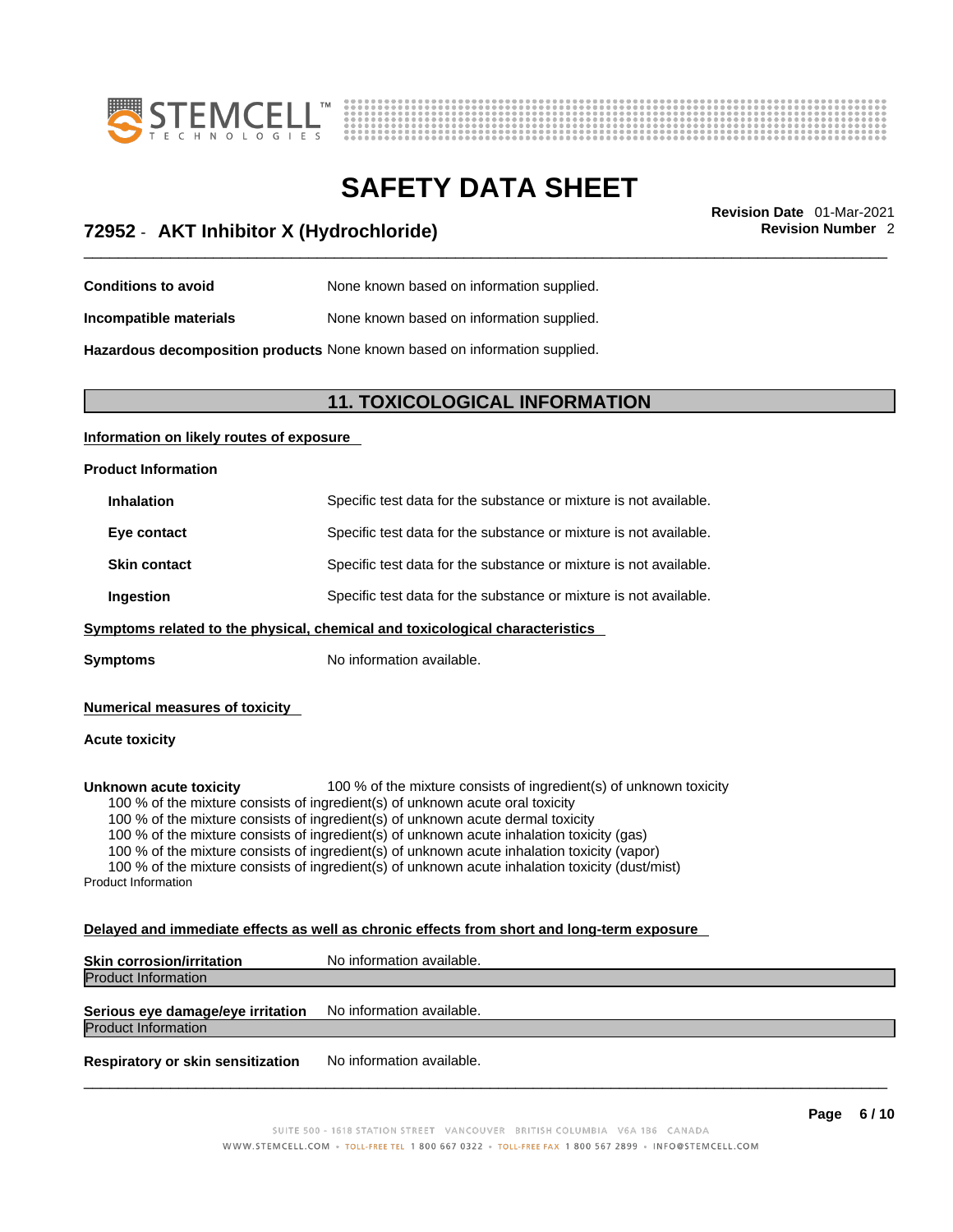



## \_\_\_\_\_\_\_\_\_\_\_\_\_\_\_\_\_\_\_\_\_\_\_\_\_\_\_\_\_\_\_\_\_\_\_\_\_\_\_\_\_\_\_\_\_\_\_\_\_\_\_\_\_\_\_\_\_\_\_\_\_\_\_\_\_\_\_\_\_\_\_\_\_\_\_\_\_\_\_\_\_\_\_\_\_\_\_\_\_\_\_\_\_ **Revision Date** 01-Mar-2021 **72952** - **AKT Inhibitor X (Hydrochloride) Revision Number** 2

| <b>Product Information</b>                                  |                                                                                                         |
|-------------------------------------------------------------|---------------------------------------------------------------------------------------------------------|
|                                                             |                                                                                                         |
| <b>Germ cell mutagenicity</b><br><b>Product Information</b> | No information available.                                                                               |
|                                                             |                                                                                                         |
| Carcinogenicity                                             | No information available.                                                                               |
| <b>Reproductive toxicity</b>                                | No information available.                                                                               |
|                                                             | <b>Product Information</b>                                                                              |
| <b>STOT - single exposure</b>                               | No information available.                                                                               |
|                                                             | <b>Product Information</b>                                                                              |
| <b>STOT - repeated exposure</b>                             | No information available.                                                                               |
|                                                             | <b>Product Information</b>                                                                              |
| <b>Aspiration hazard</b>                                    | No information available.                                                                               |
|                                                             | <b>12. ECOLOGICAL INFORMATION</b>                                                                       |
| <b>Ecotoxicity</b>                                          | The environmental impact of this product has not been fully investigated.<br><b>Product Information</b> |
| <b>Persistence and degradability</b>                        | No information available.                                                                               |
| <b>Bioaccumulation</b>                                      | There is no data for this product.                                                                      |
| Other adverse effects                                       | No information available.                                                                               |

## **13. DISPOSAL CONSIDERATIONS**

| Waste treatment methods                |                                                                                                                    |
|----------------------------------------|--------------------------------------------------------------------------------------------------------------------|
| Waste from residues/unused<br>products | Dispose of in accordance with local regulations. Dispose of waste in accordance with<br>environmental legislation. |
| Contaminated packaging                 | Do not reuse empty containers.                                                                                     |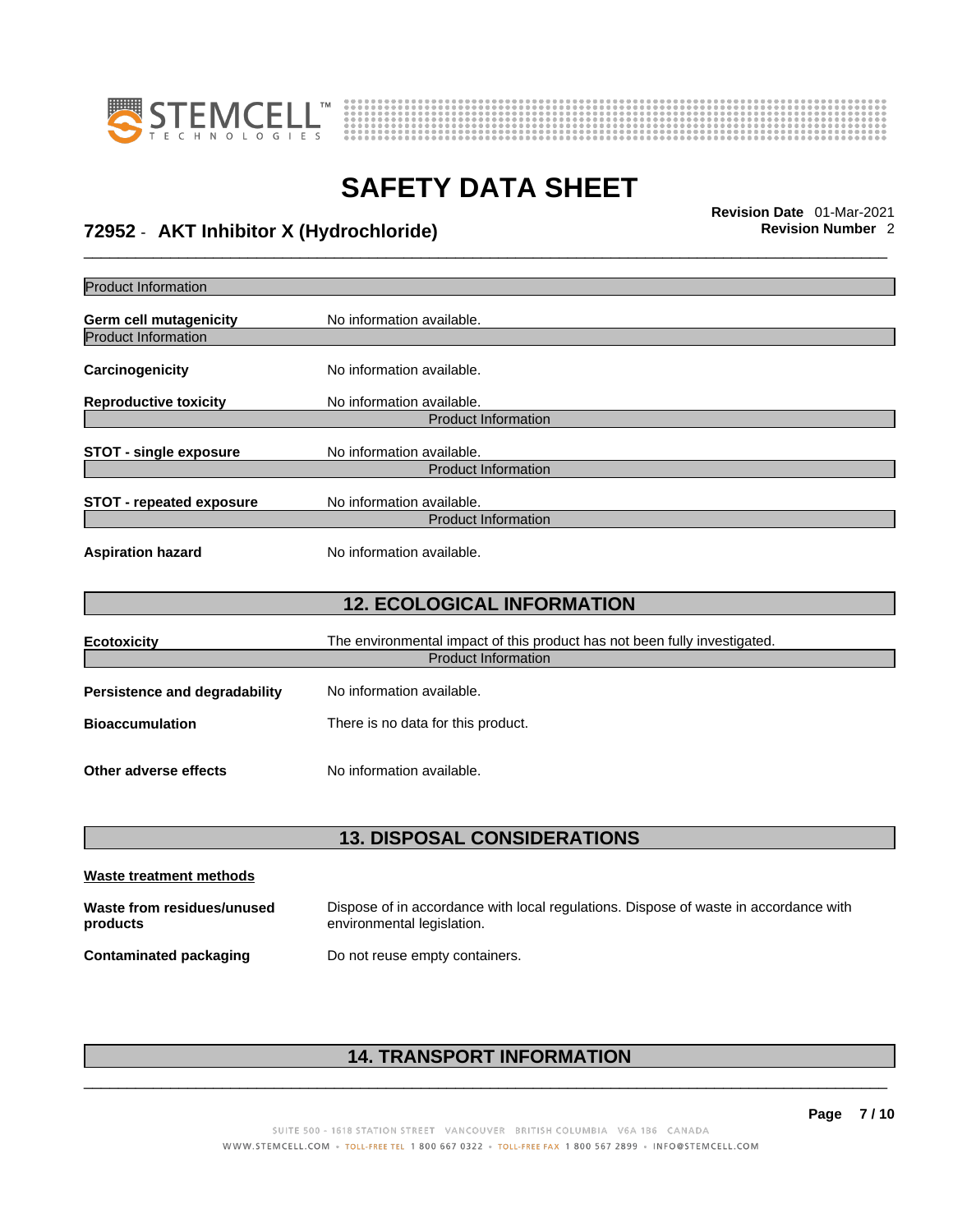



## \_\_\_\_\_\_\_\_\_\_\_\_\_\_\_\_\_\_\_\_\_\_\_\_\_\_\_\_\_\_\_\_\_\_\_\_\_\_\_\_\_\_\_\_\_\_\_\_\_\_\_\_\_\_\_\_\_\_\_\_\_\_\_\_\_\_\_\_\_\_\_\_\_\_\_\_\_\_\_\_\_\_\_\_\_\_\_\_\_\_\_\_\_ **Revision Date** 01-Mar-2021 **72952** - **AKT Inhibitor X (Hydrochloride) Revision Number** 2

| <b>DOT</b>  | Not regulated |
|-------------|---------------|
| <b>TDG</b>  | Not regulated |
| <b>MEX</b>  | Not regulated |
| ICAO (air)  | Not regulated |
| IATA        | Not regulated |
| <b>IMDG</b> | Not regulated |
| <b>RID</b>  | Not regulated |
| <b>ADR</b>  | Not regulated |
| <b>ADN</b>  | Not regulated |

#### **15. REGULATORY INFORMATION**

| <b>International Inventories</b> |                 |
|----------------------------------|-----------------|
| TSCA                             | Does not comply |
| <b>DSL/NDSL</b>                  | Does not comply |
| <b>EINECS/ELINCS</b>             | Does not comply |
| <b>ENCS</b>                      | Does not comply |
| <b>IECSC</b>                     | Does not comply |
| <b>KECL</b>                      | Does not comply |
| <b>PICCS</b>                     | Does not comply |
| <b>AICS</b>                      | Does not comply |

 **Legend:** 

 **TSCA** - United States Toxic Substances Control Act Section 8(b) Inventory

 **DSL/NDSL** - Canadian Domestic Substances List/Non-Domestic Substances List

 **EINECS/ELINCS** - European Inventory of Existing Chemical Substances/European List of Notified Chemical Substances

 **ENCS** - Japan Existing and New Chemical Substances

 **IECSC** - China Inventory of Existing Chemical Substances

 **KECL** - Korean Existing and Evaluated Chemical Substances

 **PICCS** - Philippines Inventory of Chemicals and Chemical Substances

 **AICS** - Australian Inventory of Chemical Substances

#### **US Federal Regulations**

#### **SARA 313**

Section 313 of Title III of the Superfund Amendments and Reauthorization Act of 1986 (SARA). This product does not contain any chemicals which are subject to the reporting requirements of the Act and Title 40 of the Code of Federal Regulations, Part 372.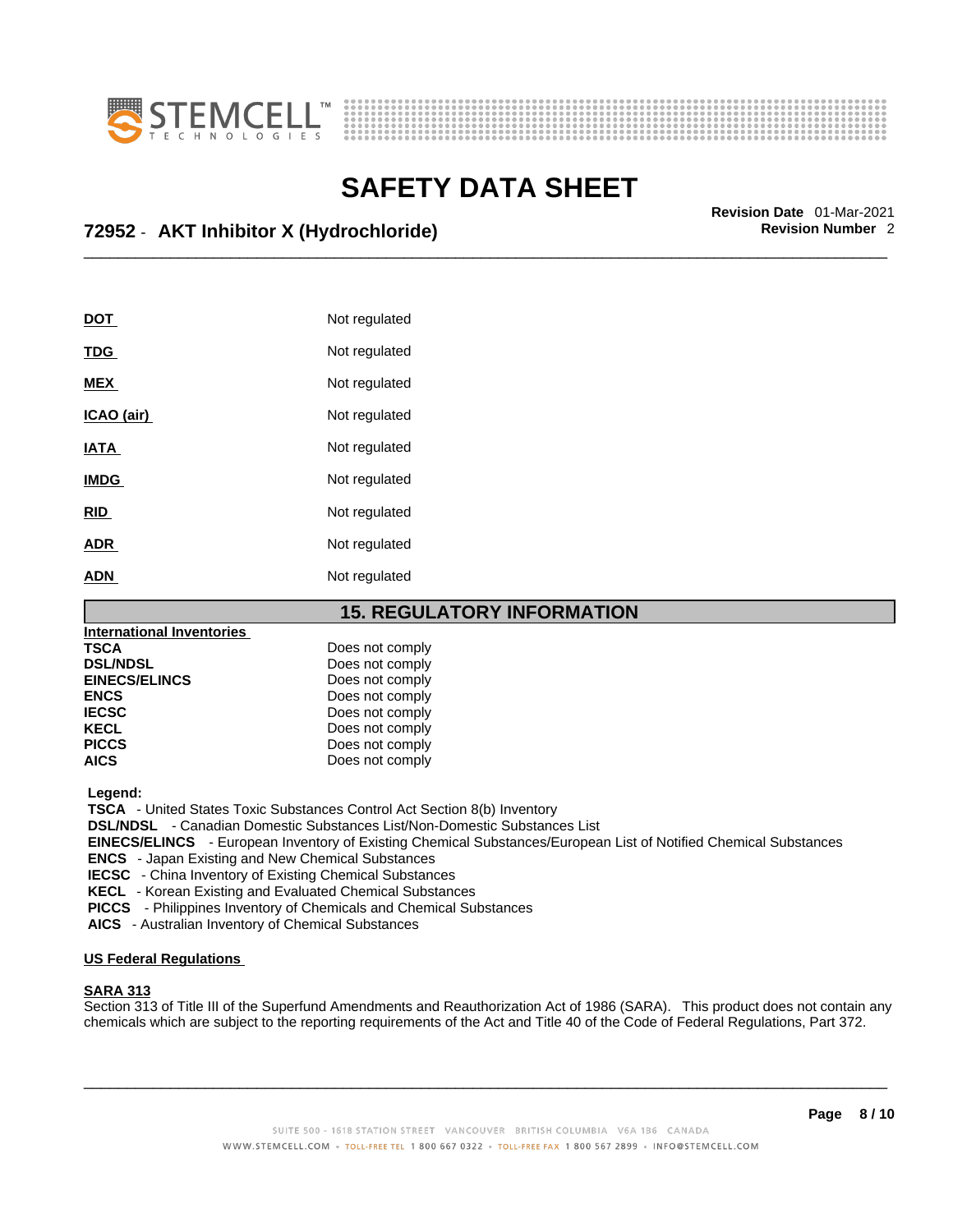



## \_\_\_\_\_\_\_\_\_\_\_\_\_\_\_\_\_\_\_\_\_\_\_\_\_\_\_\_\_\_\_\_\_\_\_\_\_\_\_\_\_\_\_\_\_\_\_\_\_\_\_\_\_\_\_\_\_\_\_\_\_\_\_\_\_\_\_\_\_\_\_\_\_\_\_\_\_\_\_\_\_\_\_\_\_\_\_\_\_\_\_\_\_ **Revision Date** 01-Mar-2021 **72952** - **AKT Inhibitor X (Hydrochloride) Revision Number** 2

| SARA 311/312 Hazard Categories    |    |  |
|-----------------------------------|----|--|
| Acute health hazard               | No |  |
| <b>Chronic Health Hazard</b>      | No |  |
| Fire hazard                       | No |  |
| Sudden release of pressure hazard | No |  |
| <b>Reactive Hazard</b>            | No |  |

#### **CWA (Clean WaterAct)**

This product does not contain any substances regulated as pollutants pursuant to the Clean Water Act (40 CFR 122.21 and 40 CFR 122.42).

#### **CERCLA**

This material, as supplied, does not contain any substances regulated as hazardous substances under the Comprehensive Environmental Response Compensation and Liability Act (CERCLA) (40 CFR 302) or the Superfund Amendments and Reauthorization Act (SARA) (40 CFR 355). There may be specific reporting requirements at the local, regional, or state level pertaining to releases of this material.

#### **US State Regulations**

#### **California Proposition 65**

This product does not contain any Proposition 65 chemicals.

#### **U.S. State Right-to-Know Regulations**

**US State Regulations** This product does not contain any substances regulated by state right-to-know regulations

#### **U.S. EPA Label Information**

**EPA Pesticide Registration Number** Not applicable

### **16. OTHER INFORMATION, INCLUDING DATE OF PREPARATION OF THE LAST REVISION**

**Prepared By, State Control. STEMCELL Technologies Canada Inc.** Canada Inc.

**Revision Date** 01-Mar-2021

**Revision Note** Noinformation available.

#### **Disclaimer**

The information provided in this Safety Data Sheet is correct to the best of our knowledge, information and belief at the date of its publication. The information given is designed only as a guidance for safe handling, use, processing, storage, transportation, disposal and release and is not to be considered a warranty or quality specification. The information relates only to the specific material designated and may not be valid for such material used in combination with any other materials or in any process, unless specified in the text. STEMCELL Technologies Inc. shall not be held liable for any